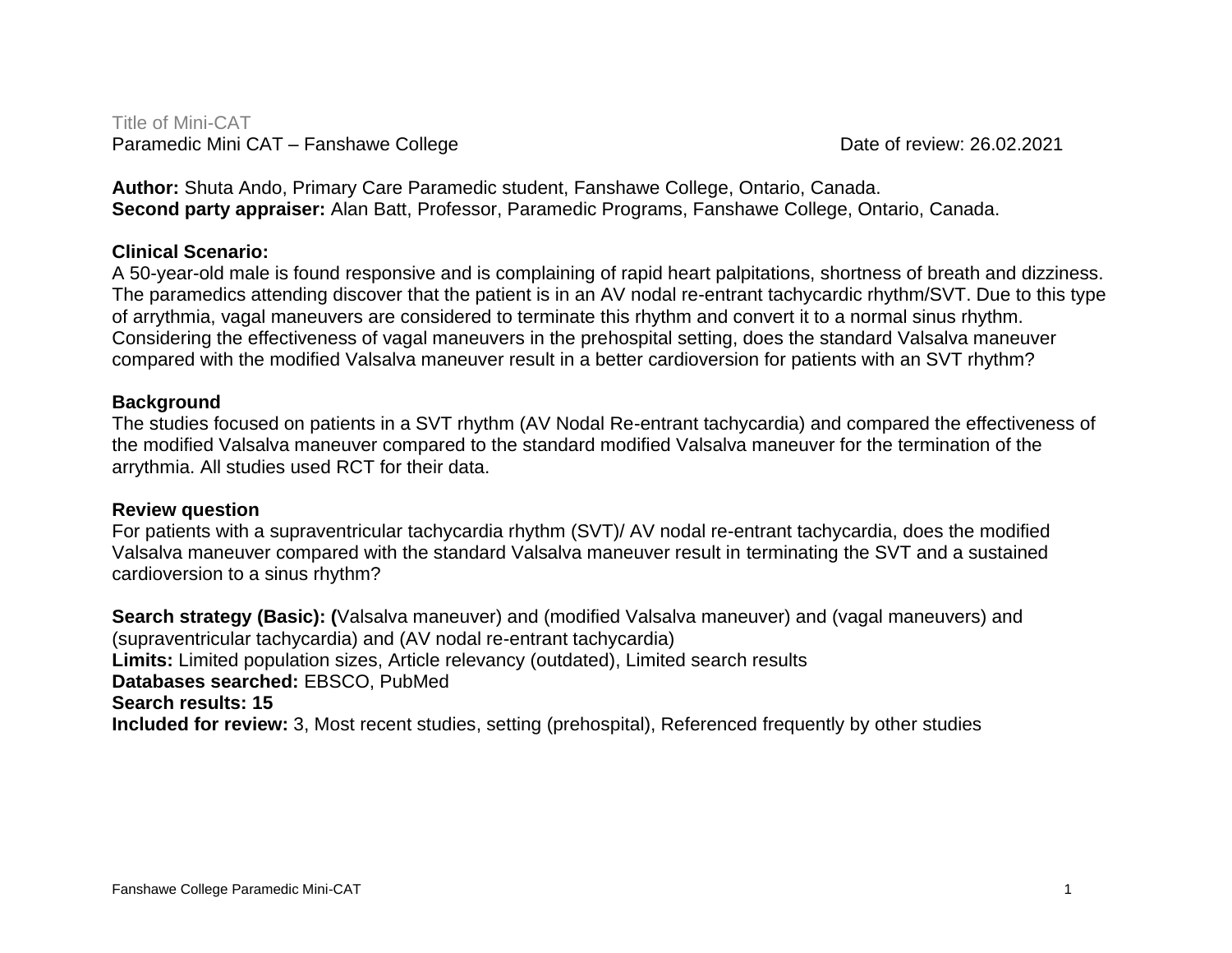|                                    | <b>Study design</b>  |                   |                          |                  |                   | <b>Weaknesses</b> |
|------------------------------------|----------------------|-------------------|--------------------------|------------------|-------------------|-------------------|
| Title, author, year                | & LOE                | <b>Population</b> | <b>Intervention</b>      | <b>Outcomes</b>  | <b>Results</b>    | &                 |
|                                    |                      |                   |                          |                  |                   | <b>Strengths</b>  |
| Comparing the success rates of     | Randomized           | Patients with a   | <b>Standard Valsalva</b> | Primary          | <b>SVM</b>        | Weakness          |
| standard and modified Valsalva     | <b>Control Trial</b> | paroxysmal        | Maneuver                 | Outcome          |                   |                   |
| maneuvers to terminate PSVT: A     |                      | supraventricular  |                          |                  | 3/28 (10.7%)      | Limited           |
| randomized controlled trial,       | LOE: 1               | rhythm (18-65     | Pt's were instructed     | A comparison     | converted to a    | population        |
| Çorbacıoğlu, Şeref Kerem           |                      | years old)        | sit vertically and to    | of the success   | sinus rhythm      | size,             |
| Akıncı, Emine Çevik, Yunsur Aytar, |                      |                   | blow into a 10ml         | rate between     |                   | Inconsistency     |
| Halit Öncül, Mehmet Veysel Akkan,  |                      | $n=56$            | syringe for 15           | the MVM and      | 25/28 (89.3 %)    | with the          |
| Sedat                              |                      |                   | seconds while trying     | SVM for          | received rescue   | intrathoracic     |
| Uzunosmanoğlu, Hüseyin,            |                      | Modified          | to maintain an           | achieving a      | treatment         | pressure being    |
| 2017                               |                      | Valsalva          | intrathoracic            | sinus rhythm     |                   | generated by      |
|                                    |                      | Maneuver          | pressure of              |                  | <b>MVM</b>        | the patient       |
|                                    |                      | (MVM)             | 40mmHg. Pt were          | Secondary        |                   | (being able to    |
|                                    |                      |                   | then assessed by         |                  | 12/28 (42.9%)     | maintain a        |
|                                    |                      | $n=28$            | ECG for 45s              | Utilizing a form | converted to s    | intrathoracic     |
|                                    |                      |                   |                          | of treatment     | sinus rhythm      | pressure of 40    |
|                                    |                      | Standard          | <b>Modified Valsalva</b> | for the          |                   | mmHg)             |
|                                    |                      | Valsalva          | Maneuver                 | termination of   | 16 (57.1%)        |                   |
|                                    |                      | Maneuver          |                          | SVT aside from   | received rescue   | Strengths         |
|                                    |                      | (SVM)             | Pt's were instructed     | the vagal        | treatment.        | Reviewed and      |
|                                    |                      |                   | to blow into a 10ml      | maneuvers        |                   | compared          |
|                                    |                      |                   | syringe, while trying    |                  | <b>Difference</b> | with various      |
|                                    |                      | $n=28$            | to maintain an           |                  |                   | studies,          |
|                                    |                      |                   | intrathoracic            |                  | MVM vs SVM        | Low risk of       |
|                                    |                      |                   | pressure of 40           |                  |                   | error when        |
|                                    |                      |                   | mmHg, Pt's were          |                  | Achieving sinus   | conducting        |
|                                    |                      |                   | then in a supine         |                  | rhythm (32.2%)    | maneuvers         |
|                                    |                      |                   | position and had         |                  |                   | due to the        |
|                                    |                      |                   | their legs passively     |                  | Rescue            | simplicity of     |
|                                    |                      |                   | raised at 45 degrees.    |                  | Treatment         |                   |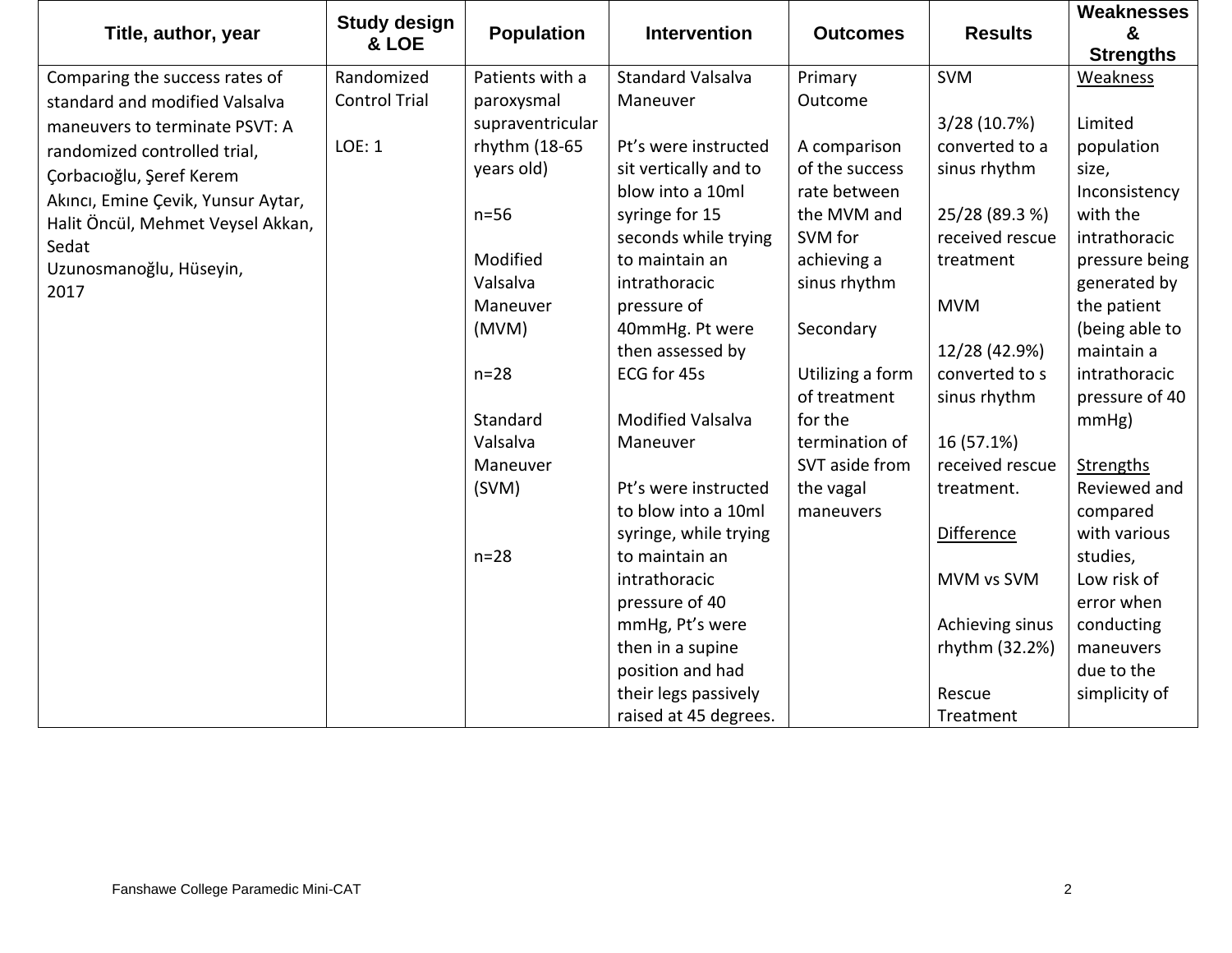|                                        |                              |                      | Pt's were monitored      |                            | (32.2%)        | the               |
|----------------------------------------|------------------------------|----------------------|--------------------------|----------------------------|----------------|-------------------|
|                                        |                              |                      | for 45s by ECG           |                            |                | procedures        |
|                                        |                              |                      | monitoring.              |                            |                |                   |
|                                        |                              |                      | Attempted up to 3        |                            |                |                   |
|                                        |                              |                      | times for both           |                            |                |                   |
|                                        |                              |                      | groups if the            |                            |                |                   |
|                                        |                              |                      | conversion was           |                            |                |                   |
|                                        |                              |                      | unsuccessful             |                            |                |                   |
|                                        |                              |                      |                          |                            |                | <b>Weaknesses</b> |
| Title, author, year                    | <b>Study design</b><br>& LOE | <b>Population</b>    | <b>Intervention</b>      | <b>Outcomes</b>            | <b>Results</b> | &                 |
|                                        |                              |                      |                          |                            |                | <b>Strengths</b>  |
| <b>Initial and Sustained Response</b>  | <b>RCT</b>                   | Patients in a        | <b>Vagal Maneuvers</b>   | Primary                    | <b>MVM</b>     | Weaknesses        |
| <b>Effects of 3 Vagal Maneuvers in</b> |                              | stable               | monitored by a 12        | Outcome:                   |                |                   |
| Supraventricular Tachycardia: A        | <b>LOE:1</b>                 | supraventricular     | lead ECG                 |                            | 14/32 (43.7%)  | Limited           |
| Randomized, Clinical Trial,            |                              | tachycardia          |                          | A comparison               | resulted in a  | population        |
| Ceylan, Ezgi Ozpolat, Cigdem Onur,     |                              | $n=98$               | <b>SVM</b>               | of the                     | successful     | size              |
| Ozge Akoglu, Haldun Denizbasi,         |                              |                      |                          | effectiveness of           | treatment      |                   |
| Arzu,                                  |                              | $(36 - 72$ years     | Pt is sitting vertically | the SVM &                  |                | <b>Strengths</b>  |
| 2019                                   |                              | old)                 | Pt is asked to blow      | MVM at the 5 <sup>th</sup> | <b>SVM</b>     |                   |
|                                        |                              |                      | into a syringe, which    | min post                   |                | Focused on        |
|                                        |                              | $MVM: n=32$          | is connected to a        | treatment.                 | 8/33 (24.2%)   | early outcome     |
|                                        |                              | SVM: $n = 33$        | sphygmomanometer,        |                            | Resulted in    | of the            |
|                                        |                              | <b>Carotid Sinus</b> | to achieve 30-40         | Secondary                  | successful     | treatment         |
|                                        |                              | Massage (CSN):       | mmHg of                  | Outcome:                   | treatment      |                   |
|                                        |                              | $n = 33$             | intrathoracic            |                            |                | Researched        |
|                                        |                              |                      | pressure                 | A comparison               | Response after | vagal             |
|                                        |                              |                      |                          | of the                     | $1st$ min      | maneuvers         |
|                                        |                              |                      | <b>MVM</b>               | effectiveness of           |                | aside from        |
|                                        |                              |                      |                          | the SVM &                  | <b>SVM</b>     | SVM and           |
|                                        |                              |                      | Pt is sitting vertically | <b>MVM</b>                 | 4/33 (12.1%)   | <b>MVM</b>        |
|                                        |                              |                      |                          | immediately                |                |                   |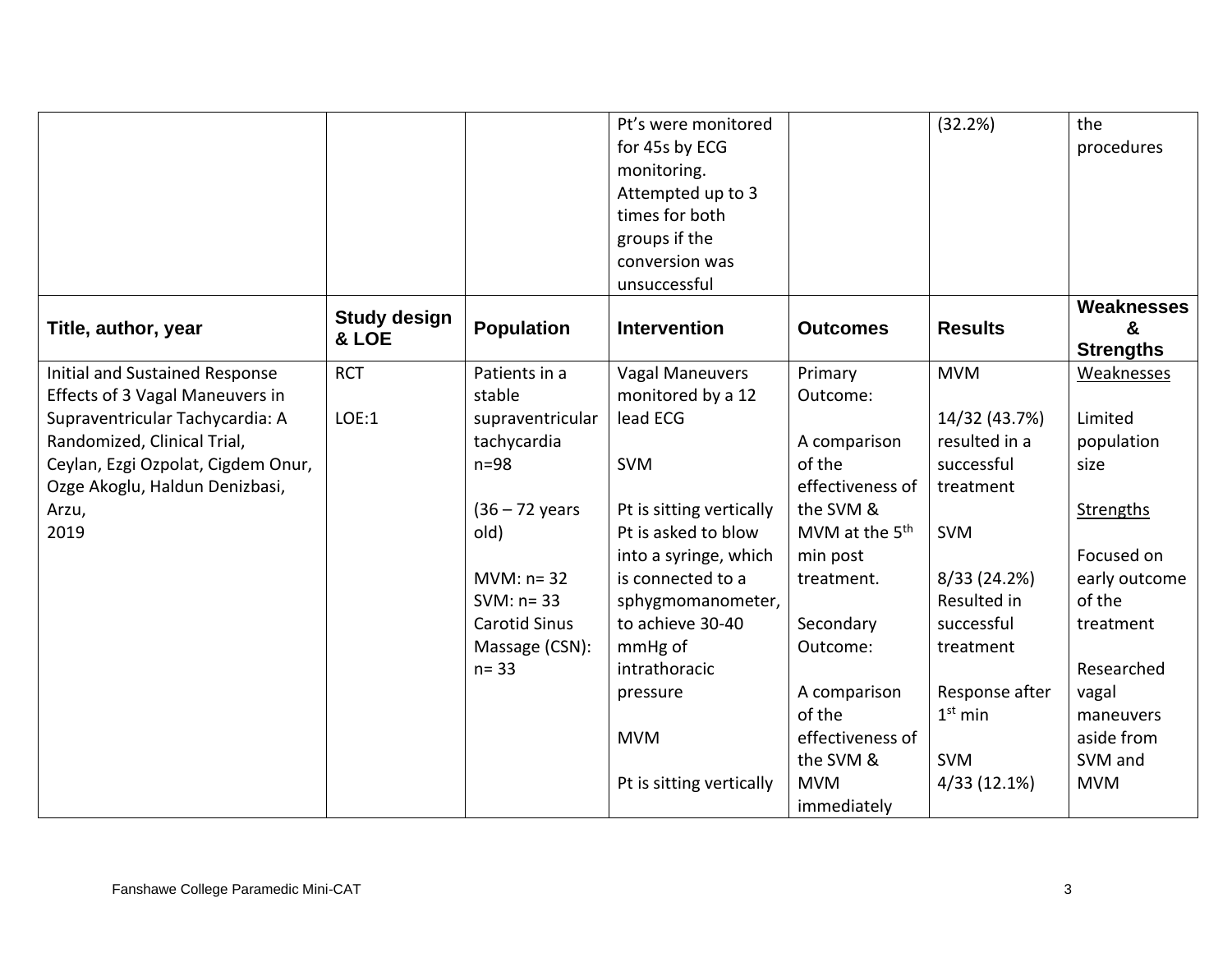|                                   |                      |                   | Pt is asked to blow      | after and at the | <b>MVM</b>             |                                |
|-----------------------------------|----------------------|-------------------|--------------------------|------------------|------------------------|--------------------------------|
|                                   |                      |                   | into a syringe, which    | 1st min post     | 12/33 (37.5%)          |                                |
|                                   |                      |                   | is connected to a        | treatment        |                        |                                |
|                                   |                      |                   | sphygmomanometer,        |                  | Response after         |                                |
|                                   |                      |                   | to achieve 30-40         |                  | 5 <sup>th</sup> minute |                                |
|                                   |                      |                   | mmHg of                  |                  |                        |                                |
|                                   |                      |                   | intrathoracic            |                  | <b>MVM</b>             |                                |
|                                   |                      |                   | pressure                 |                  |                        |                                |
|                                   |                      |                   | Pt has their legs        |                  | 9/33(28.1%)            |                                |
|                                   |                      |                   | passively raised to 45   |                  |                        |                                |
|                                   |                      |                   | degrees                  |                  | <b>SVM</b>             |                                |
|                                   |                      |                   |                          |                  | $2/33(6.1\%)$          |                                |
|                                   |                      |                   | Adenosine was            |                  |                        |                                |
|                                   |                      |                   | administered if the      |                  |                        |                                |
|                                   |                      |                   | vagal maneuvers          |                  |                        |                                |
|                                   |                      |                   | were unsuccessful        |                  |                        |                                |
|                                   |                      |                   | with the                 |                  |                        |                                |
|                                   |                      |                   | cardioversion of SVT     |                  |                        |                                |
|                                   | <b>Study design</b>  |                   |                          |                  |                        | <b>Weaknesses</b>              |
| Title, author, year               | & LOE                | <b>Population</b> | <b>Intervention</b>      | <b>Outcomes</b>  | <b>Results</b>         | &                              |
| A multicenter randomized          | Randomized           | Patients with a   | <b>Vagal Maneuvers</b>   |                  | Primary                | <b>Strengths</b><br>Weaknesses |
|                                   | <b>Control Trial</b> | supraventricular  | repeated up to 3         | Primary:         | Outcome:               |                                |
| controlled trial of a modified    |                      | tachycardia       | times if the Pt stays    | Conversion to    |                        | Differences in                 |
| Valsalva maneuver for             | <b>LOE: 1</b>        | rhythm (18-70     | in an SVT rhythm         | sinus rhythm     | 55(46%) in the         | ways vagal                     |
| cardioversion of supraventricular |                      | years old)        |                          | and is           | <b>MVM</b>             | maneuvers                      |
| tachycardias,                     |                      |                   | <b>Standard Valsalva</b> | confirmed via    | converted to a         | are performed                  |
| Chen, Chaofeng Tam, Tsz Kin Sun,  |                      | $n = 238$         | Maneuver                 | <b>ECG</b>       | sinus rhythm           |                                |
| Shuai Guo, Yanyan Teng, Peng Jin, |                      |                   |                          |                  | compared to            |                                |
| Dong Xu, Liujian                  |                      | Modified          | Pt takes a deep          | Secondary:       | the SVM which          |                                |
| Liu, Xingpeng,                    |                      | Valsalva          | breath, and blows for    |                  | 19(16%)                |                                |
| 2020                              |                      |                   |                          |                  |                        |                                |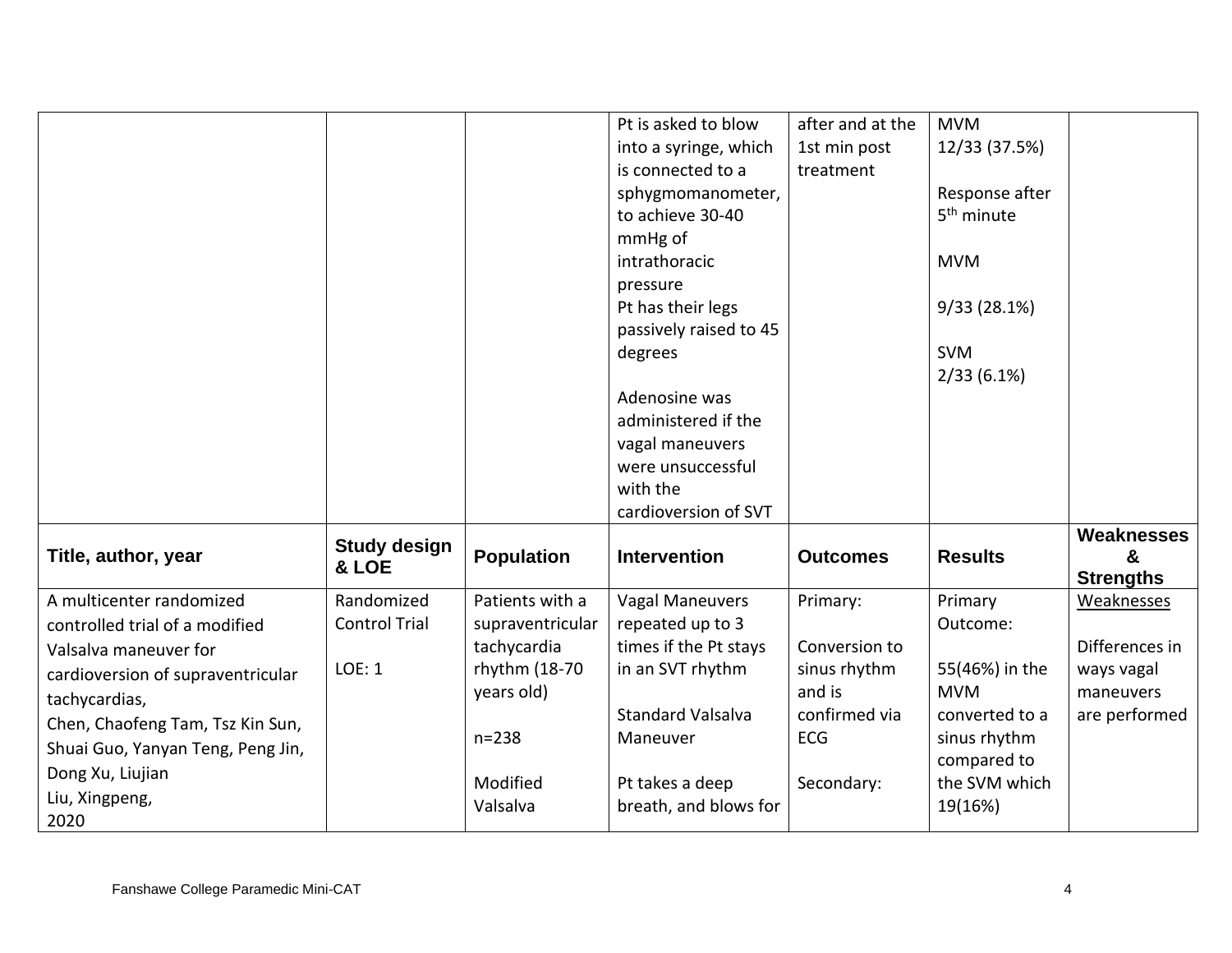| Maneuver<br>(MVM)<br>$n = 119$<br>Standard<br>Valsalva<br>Maneuver<br>(SVM)<br>$n = 119$ | 15s in a 10cc syringe<br>and attempt to move<br>the plunger<br><b>Modified Valsalva</b><br>Maneuver<br>Blow 15s into 10cc<br>syringe and passively<br>held Pt 's legs up for<br>15s<br>If the vagal | Medication<br>Admission to<br>hospital<br>Length of time<br>stayed in the ED | converted to a<br>sinus rhythm.<br>30% difference<br>between the<br>treatments<br>Secondary<br>outcome:<br>Medications:<br><b>SVM</b><br>84 (71%) | Strengths<br>Vast<br>population<br>size<br>Implemented<br>comparisons<br>between<br>different<br>arrythmias |
|------------------------------------------------------------------------------------------|-----------------------------------------------------------------------------------------------------------------------------------------------------------------------------------------------------|------------------------------------------------------------------------------|---------------------------------------------------------------------------------------------------------------------------------------------------|-------------------------------------------------------------------------------------------------------------|
|                                                                                          |                                                                                                                                                                                                     |                                                                              |                                                                                                                                                   |                                                                                                             |
|                                                                                          |                                                                                                                                                                                                     |                                                                              |                                                                                                                                                   |                                                                                                             |
|                                                                                          |                                                                                                                                                                                                     |                                                                              |                                                                                                                                                   |                                                                                                             |
|                                                                                          |                                                                                                                                                                                                     |                                                                              |                                                                                                                                                   |                                                                                                             |
|                                                                                          |                                                                                                                                                                                                     |                                                                              |                                                                                                                                                   |                                                                                                             |
|                                                                                          | maneuvers are                                                                                                                                                                                       |                                                                              | converted to a                                                                                                                                    |                                                                                                             |
|                                                                                          | unsuccessful                                                                                                                                                                                        |                                                                              |                                                                                                                                                   |                                                                                                             |
|                                                                                          | then medications are                                                                                                                                                                                |                                                                              | sinus rhythm                                                                                                                                      |                                                                                                             |
|                                                                                          | used for the                                                                                                                                                                                        |                                                                              | compared to<br>the MVM in                                                                                                                         |                                                                                                             |
|                                                                                          |                                                                                                                                                                                                     |                                                                              |                                                                                                                                                   |                                                                                                             |
|                                                                                          | cardioversion of SVT                                                                                                                                                                                |                                                                              | which 54(45%)                                                                                                                                     |                                                                                                             |
|                                                                                          |                                                                                                                                                                                                     |                                                                              | converted to a                                                                                                                                    |                                                                                                             |
|                                                                                          |                                                                                                                                                                                                     |                                                                              | sinus rhythm                                                                                                                                      |                                                                                                             |
|                                                                                          |                                                                                                                                                                                                     |                                                                              |                                                                                                                                                   |                                                                                                             |

## **Comments:**

All of these studies were focused on patients who are in the ER or currently admitted in hospital. A lot of variable change in the prehospital settings such as time, the patient's condition, and setting the treatment is being done. Articles on vagal maneuvers in the prehospital setting are scarce and more research needs to be conducted in that area.